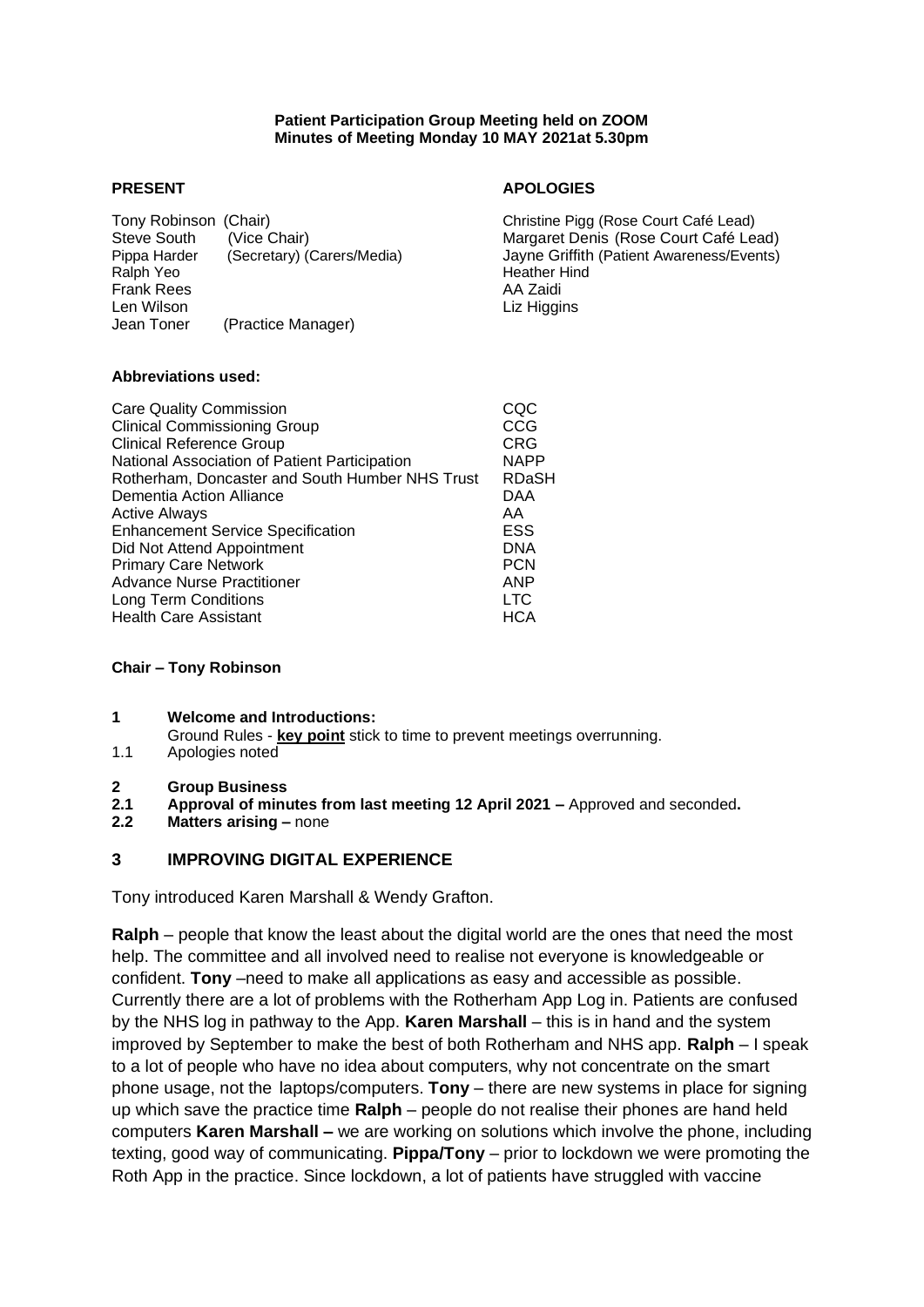bookings, they have clicked on the text link, not realising they needed to be connected to the computer. Made the group aware of the Digital Inclusion Network run by Rotherfed, the PPG had been assisting patients to sign up during lockdown via social media, other voluntary groups are keen to be involved. – we are up to 12% of Rotherham patients on the app now. What applications would be needed that are not on the app. **Tony** – to send a message to the gp, it is just a strip bar, once you've typed it in you cannot read easily to edit. **Karen** – Wendy has sent an email out with a survey to the whole of South Yorkshire, will forward to Tony to circulate. **Steve –** my age group need everything online. Does not think 12% is very impressive. Needs a text to confirm any action taken, bookings etc. Wendy – this exercise is about finding out want patients' want. **Steve** – we don't want paper confirmations. You need an opt out service and then let people opt in, so they can be reminded three times. System One preferred choice as it fulfils all my needs, you need to give something better than SystemOne to make me change to the health app, it's not happening. **Karen** – we have a DPIA (Date Protection Impact Assessment) agreement so we don't spam people with reminders. We are looking for a minimum viable product, this will be based on all the feedback from the survey. Key themes: access to own care plan, hospital appointments, test results. **Tony** - Karen is going to circulate the information to the group for us to pass on to other PPG members. Another session will be arranged in the near future. Thanks were given to Karen and Wendy for joining us.

# **4 Face to face GP & Clinician appointments**

**Tony** – a lot of complaints in the social media, in most cases are unfair. We need to work on putting out at notice, negotiated between the PPG, the Practice Manager and partners. **Jean** – Rose Court is going to be nurse led, but GPs will be in attendance. Once everything is sorted, we will put a full notice out. **Tony –** We need to put a softer communication, working with the patients, not a negative approach. **Jean** – we need to get the message over what and how we are trying to do. We want input from our patients to say what we can do better. A sub group to be set up for communication and promotion.

**Carers Café** - Christine asked if it was viable to have a look at plans for starting up the café again. Size of group to be discussed with Jean, as she is concerned that we are not out of the woods yet with all the different strains. It was agreed Christine and Margaret would meet up with Jean to discuss options. Pippa reminded the group that there was mention of using the school hall at St Albans church, could be a possible venue if new one was needed. All agreed we were keen for it to be up and running again, it was greatly missed by the patients. Tony thanked Christine for raising the issue and is pleased the sub group are still as enthusiastic.

## **5 Practice News & Telephone Systems improvements**

Appointed a new practice nurse, highly experienced, fitted into the team fine.

Marie is finishing her Nurse Associate course in June. Then going on to nurse training and will become a practice nurse in due course. New Nurse Associate in training, Ann. We are building are own nursing team in house from scratch, this is the best way, grow with the practice.

**Tony** – fabulous feedback for Steph who has been so supportive when a friend of his was seriously unwell.